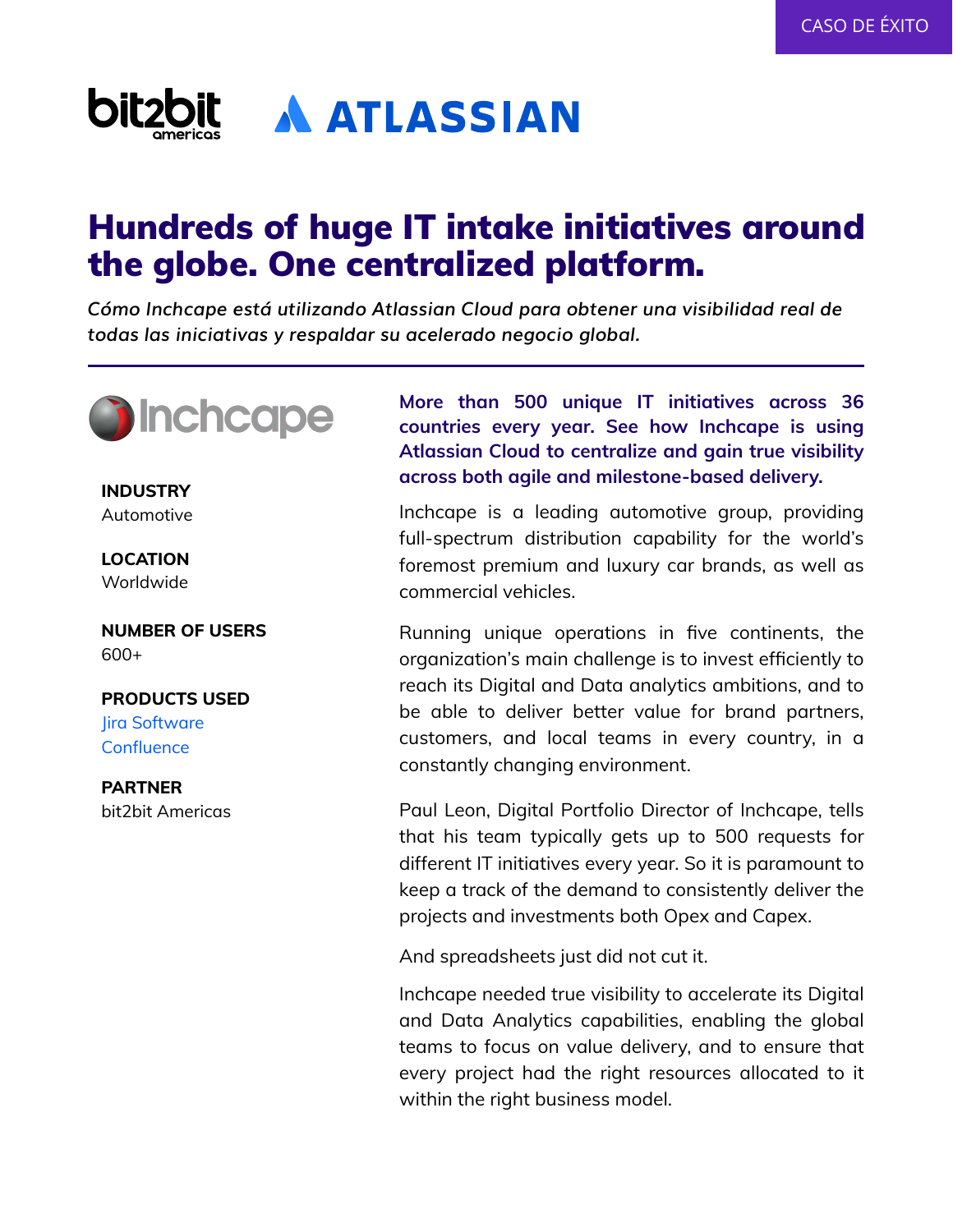With the help of Atlassian software, Paul's team was able to overcome these challenges and more. They have established a centralized cloud platform, where knowledge is shared between regions and projects happen in a visible and connected manner, setting the path for a more transparent and collaborative culture with different teams openly discussing value delivery and how to get better every day.

#### **USING THE POWER OF JIRA TO BREAK DOWN SILOS**

By the time Paul Leon started implementing the vision of a centralized place for all initiatives some teams already had Jira Software and Confluence as tools to make agile projects happen.

Paul understood that the solutions were valuable for individual local projects but knew that the potential of Atlassian Cloud was way beyond this, and believed that deploying the same tools with an enterprise and standardized vision could completely change the game.

## **"What we aimed for was to have a modern homogeneous cloud solution, enterprise-grade and for all Digital and Data Analytics. Atlassian Cloud offered all that"**

**- PAUL LEON** Digital Portfolio Director

He decided to build on these isolated experiences to make Jira Software and Confluence the standard IT platform for all teams and partnered with Atlassian Platinum Enterprise Solution Partner bit2bit Americas to do so.

They have designed an elegant solution that uses Jira Software Cloud as a central platform for all projects, integrates Confluence to generate a solid knowledge base across regions, and connects great marketplace apps seamlessly.

The Structure app came into play to maximize the visibility, offering a centralized portfolio view in Jira, Tempo expanded resource planning and tracking capabilities, while eazyBi and Custom Charts took executive and operational reporting to a whole new level.

By taking advantage of the Atlassian Cloud streamline implementation, the team was able to deploy the vision, safely input all projects into Jira, and launch in less than eight weeks while working 100% remotely.

Paul says that the ambition from the beginning was to make every project delivery aligned with the company's accounting structure and overlay regions and technology platforms, allowing for visibility in every dimension.

He tells that one immediate positive impact of the change was a truly integrated vision that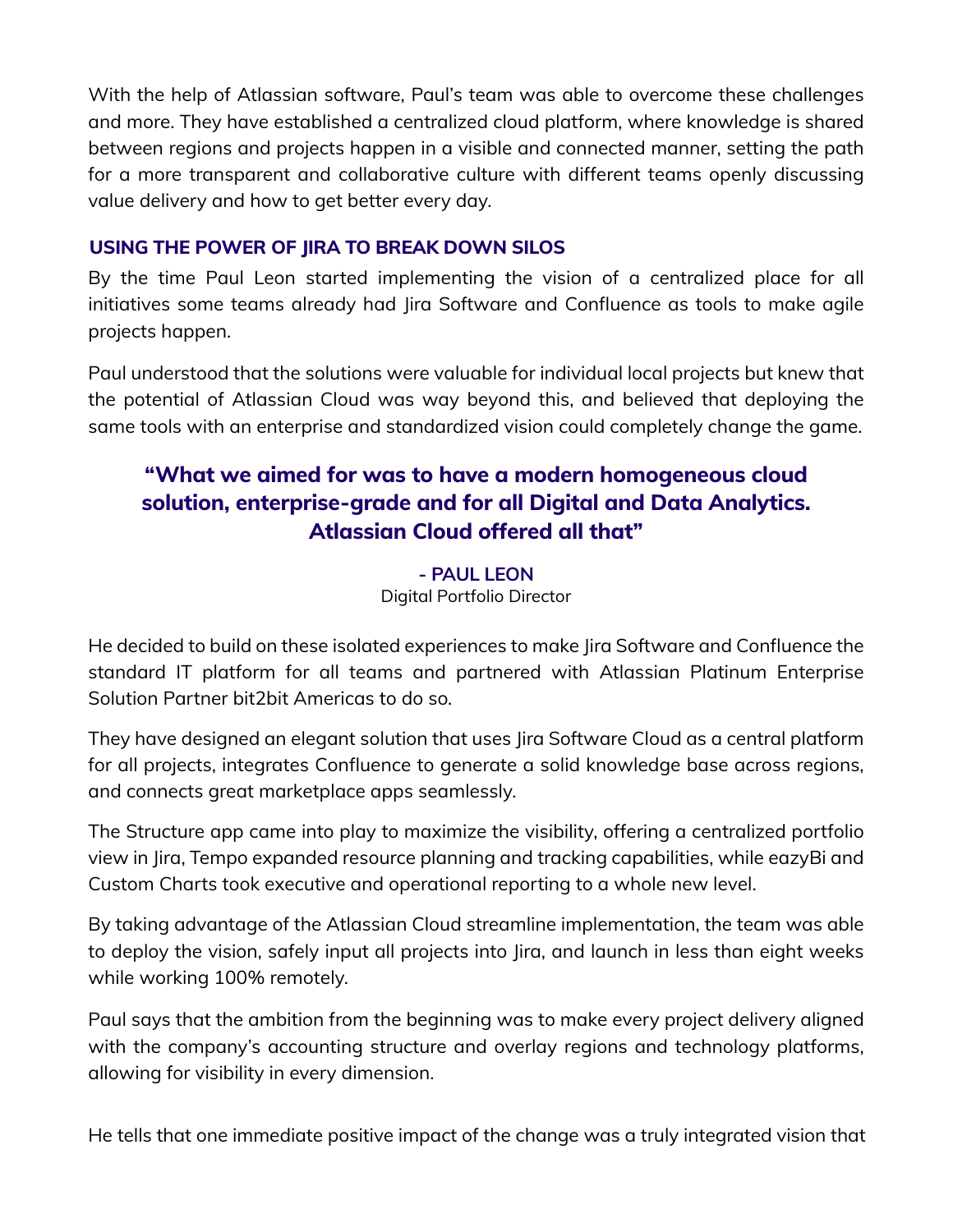allowed for time savings and reduction on duplicated activities due to now being able to quickly identify synergies and potential issues across different regions and technology platforms.

"We now see all the projects in Jira Software, analyze the evolution, prepare the platforms and start building plans that are fully interlocked".

### **A CENTRALIZED ATLASSIAN PLATFORM EMPOWERING ORGANIZATIONAL CHANGE**

Paul adds that resource optimization, time savings, and better capacity planning are great advantages of the centralized vision but not the most important aspect.

The biggest win is to be able to have the right tools to empower the mindset shift itself.

According to him, the model has the potential to help deliver a deep cultural change, making it possible to approach digital transformation collaboratively.

## **"We are using Atlassian right at the heart of our transformation for the request and demand basis as well as the delivery lifecycle"**

#### **- PAUL LEON**

Digital Portfolio Director

Before embarking on this journey, when they acquired a business in a specific market, for example, and had to update the technology platform it would take a lot of effort and time to identify the best sequencing for the implementation, which solution would go where, and when, potential conflicts between local and global stacks, and finally guarantee that things would run smoothly.

Due to the flexibility of Jira's workflows and the granularity of its permission schemes, Inchcape was able to configure a platform that allowed for standardization across projects, with the Inchcape way of delivery, shared templates, and a live collaborative knowledge base in Confluence.

They can watch initiatives by specific regions in Jira but also by technology platforms that run horizontally like Cloud and Security. This allows them to work collaboratively with platform owners to prepare the markets and solutions, anticipate potential conflicts and ensure that every team around the world is working on the same platforms.

## **"Full visibility in Jira across the whole organization enables you to make better management judgment because you have greater ability to see all the moving parts"**

**- PAUL LEON** Digital Portfolio Director